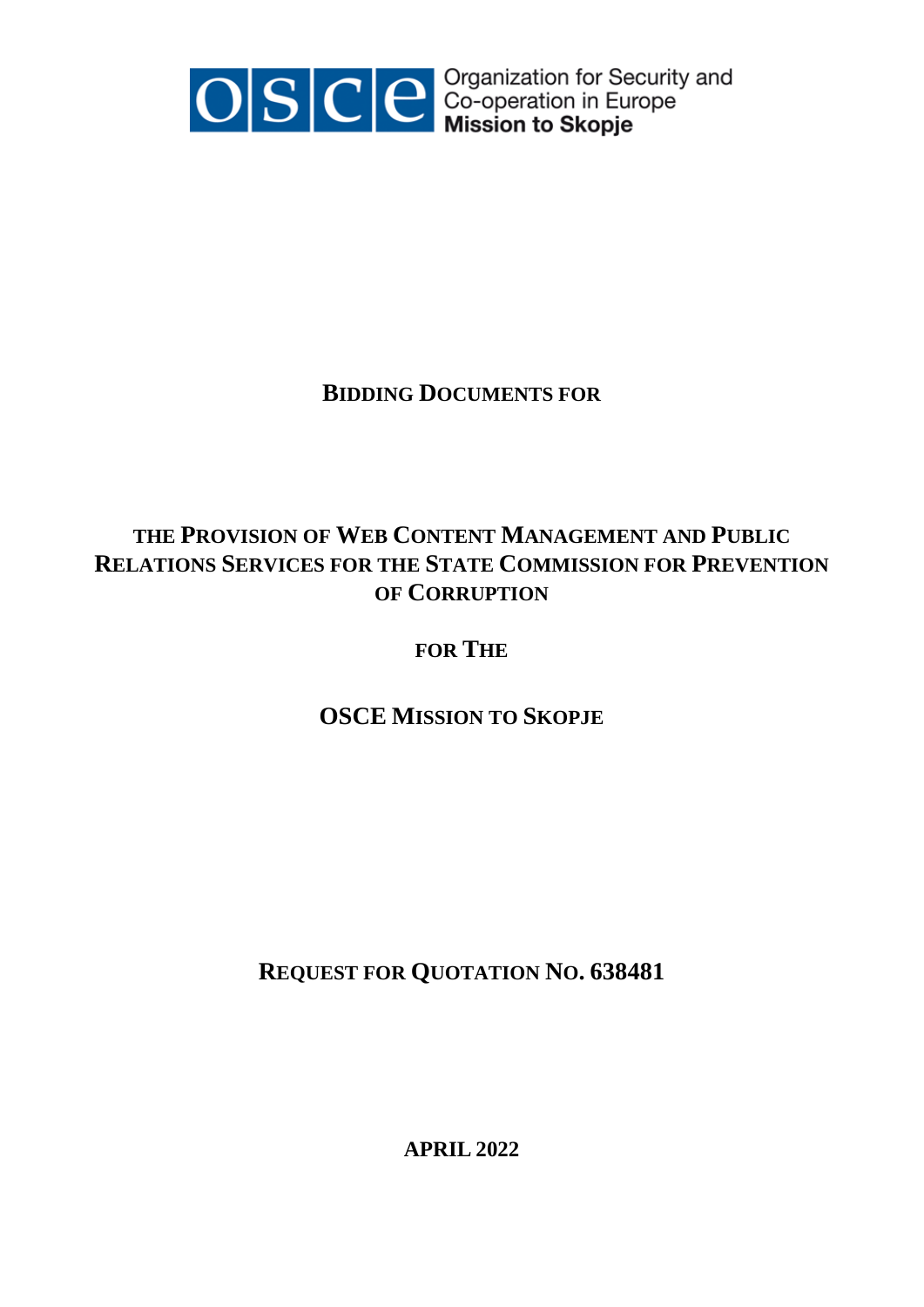

## **Hyperium Building, Bulevar 8-mi Septemvri, MK-1000 SKOPJE Tel: [+389 (0)2] 3234345 fax: [+389 (0)2] 3234300 e-mail: [Dragan.Malikj@osce.org](mailto:Dragan.Malikj@osce.org)**

| DATE:           | 22 April 2022 – RFQ 638481                                                                                                        |
|-----------------|-----------------------------------------------------------------------------------------------------------------------------------|
| <b>FROM:</b>    | <b>OSCE Mission to Skopje – Procurement Unit</b>                                                                                  |
| <b>PAGES:</b>   | 10 (ten) incl. cover page                                                                                                         |
| <b>SUBJECT:</b> | Provision of web content management and public relations services for the<br><b>State Commission for prevention of corruption</b> |

## **REQUEST FOR QUOTATION (RFQ)**

1. The **OSCE Mission to Skopje** (hereinafter called "the OSCE") invites you to submit your price quotation for the **Provision of web content management and public relations services for the State Commission for prevention of corruption** specified in Annexes A – Terms of Reference (ToR).

2. *Offer will be evaluated and contract will be awarded to the bidder(s) offering the lowest technically compliant offer.*

**Due to the Corona-19 development situation, bids by e-mail are allowed.**

## 3. **Quotations must be delivered to the below specified address, only:**

**3.1 To the following secure e-mail address:** [Tenders.MK@osce.org](mailto:Tenders.MK@osce.org)

*(Maximum e-mail size is 20 MB)*

## **DEADLINE: Monday, 09 May 2022 at 12:00 hrs. CEST**

- 4. Your quotation should be made in English language.
- 5. Your quotation should be submitted as per the following instructions.
	- (i) Please provide information as specified in the Terms of Reference (Annex A)
	- (ii) Prices quoted shall be **DDP Skopje**, according to the current edition of INCOTERMS published by the International Chamber of Commerce, Paris.
	- (iii) Prices shall be quoted in local currency Denar (MKD), as per the Price Schedule (Annex D).
	- (iv) **Prices shall be quoted excluding taxes (VAT).**

(v) Your quotation shall be valid for a period of 60 calendar days from the deadline for receipt of quotations.

(vi) The country of origin of the offered goods shall be specified.

6. The OSCE General Conditions of Purchase Agreement (to be viewed on

**https://procurement.osce.org/key-procurement-documents**) shall apply to any contract/purchase order awarded as a result of this RFQ.

- 7. The OSCE reserves the right to accept or reject any quotation, and to annul, in whole or in part, or to suspend the process and reject all quotations at any time prior to the award, without thereby incurring any liability to the affected firm or firms or any obligation to inform the affected firm or firms of the reasons for the OSCE's action.
- 8. Nothing in or relating to this RFQ shall be deemed a waiver, expressed, or implied, of any of the privileges and immunities of the OSCE.
- 9. Please note that the **OSCE will** notify the unsuccessful firms.

For those companies having obtained the Bidding Documents, please kindly inform the OSCE at the address below on whether you intend to submit a Proposal or abstain from participation. In case of nonparticipation, please kindly specify the reason(s).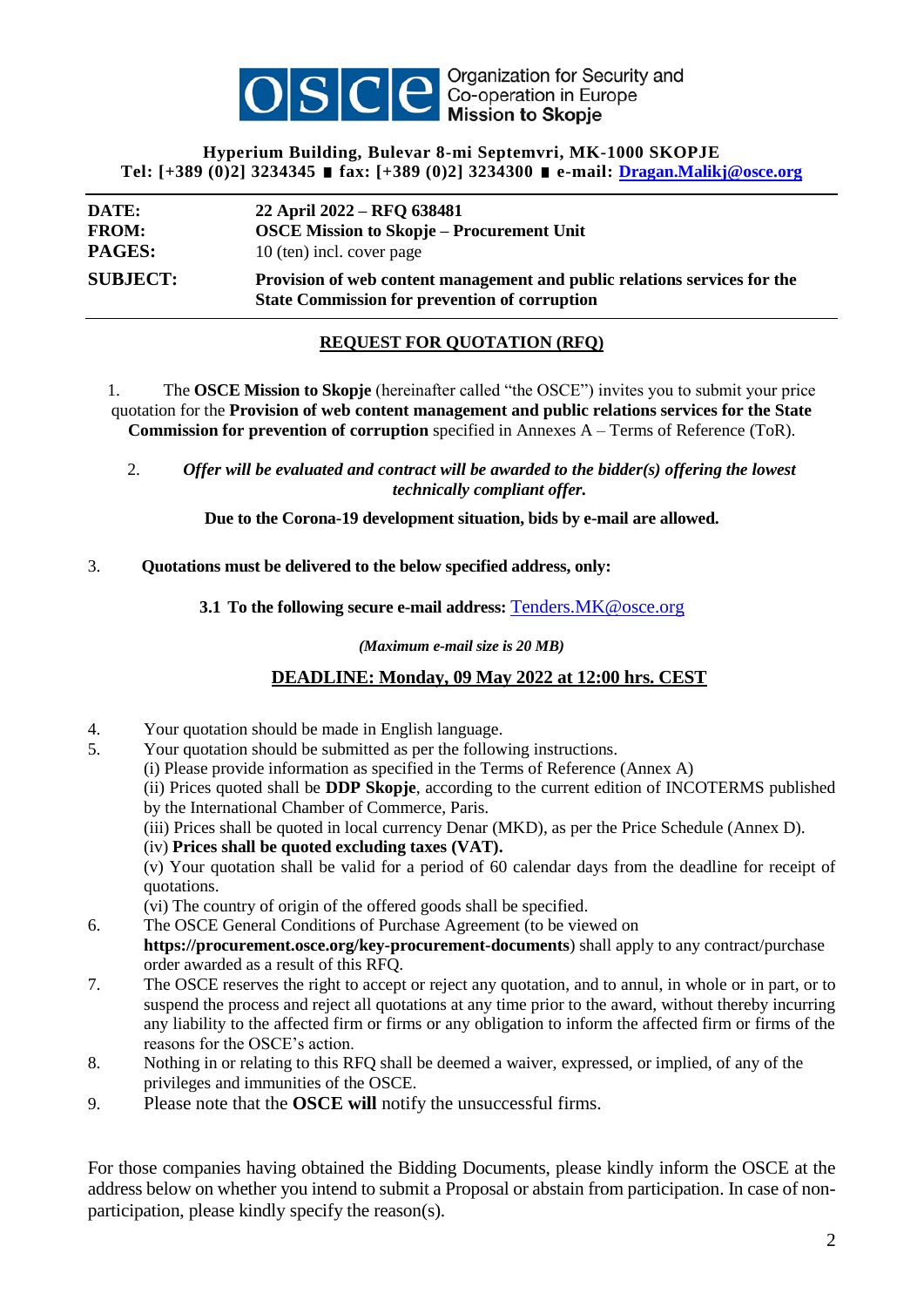Please address your queries or questions in writing at the address given below by: *Wednesday, 04 May 2022 (14:00 h)* and kindly, refrain from any telephone calls or personal visits.

## **OSCE Mission to Skopje** Hyperium Building, Bulevar 8-mi Septemvri No. 16, MK-1000 Skopje **Attn: Dragan Malic, Procurement Assistant E-mail: dragan.malikj@osce.org**

Sincerely yours,

Malic Dragan OSCE – Procurement Unit

Annex -A- Terms of Reference Annex -B- Schedule of Requirements Annex -C- Qualification Information Forms Annex -D- Summary of Costs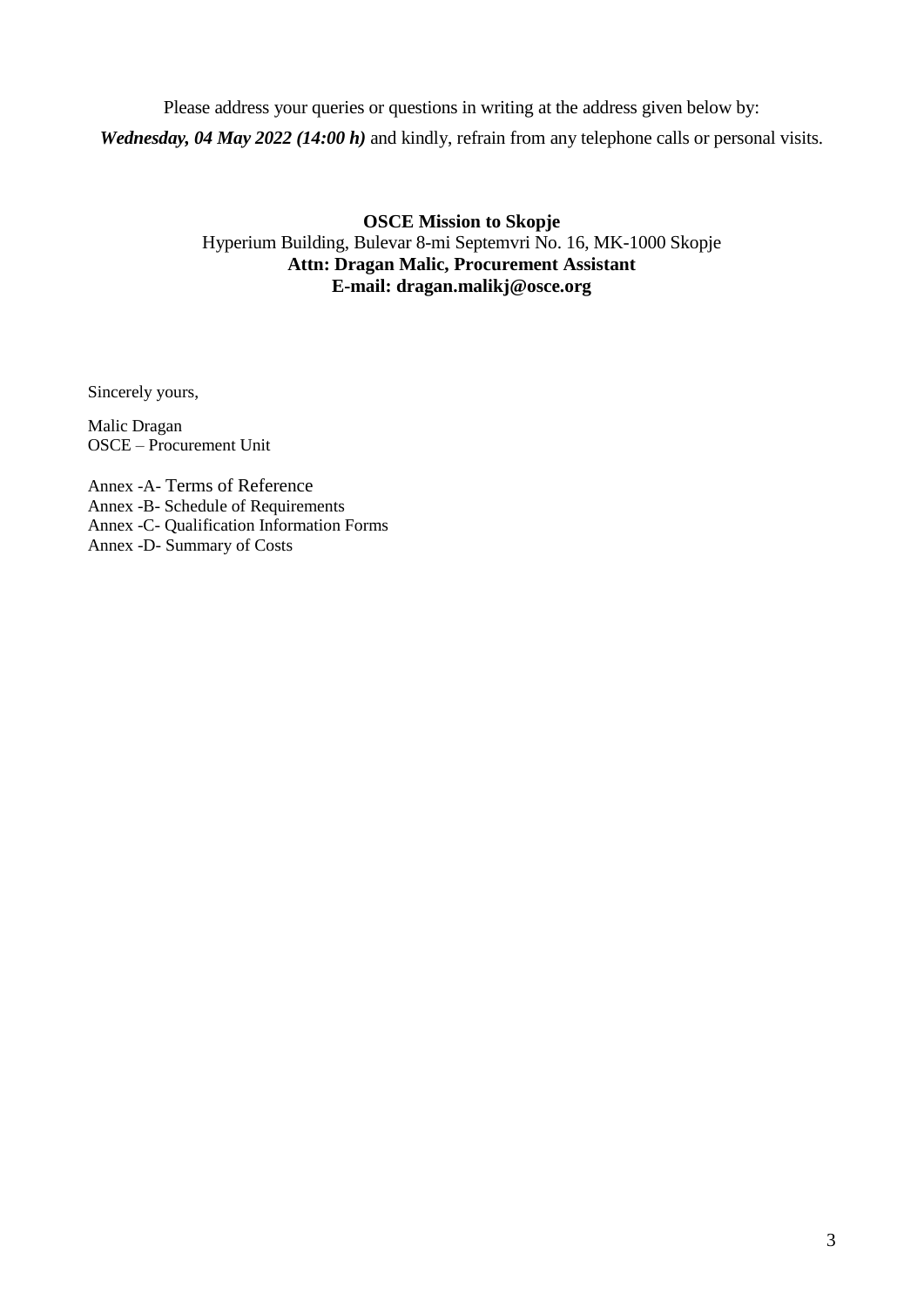## **Provision of web content management and public relations services for the State Commission for prevention of corruption**

## **1. Background**

Transparency is one of the key principles of democratic governance. It refers to the obligation of public officials to allow public scrutiny of what they do while in public office, allowing citizens to obtain relevant and timely information and participate in the decision-making processes. As such, transparency is a very important element of the corruption prevention policy.

In 2020, the OSCE Mission to Skopje established formal co-operation with the State Commission for Prevention of Corruption (SCPC) by signing a Memorandum of Understanding for the period 2020-2022. Based on this partnership agreement, in 2020 and 2021 the Mission supported the SCPC to further strengthen its capacities in leading a preventive anti-corruption policy in North Macedonia. One of the very important components of the cooperation was to advance transparency of the SCPC work. In addition, the Mission facilitated translation of selected anti-corruption documents into Albanian language, which were uploaded on the SCPC website.

#### **2. Purpose**

As a continuation of the activities implemented in 2021, the Mission will further support the SCPC to promote its proactive transparency in 2022. In the frames of its regular work, SCPC produces numerous documents, most of them neither adequately presented on the web page nor timely uploaded and made available for the public. Publication of official information deriving from the performance of the SCPC's competences is also an obligation under the Law on Free Access to Public Information, as well as measure from the Open Government Partnership agenda. Also, for the purposes of its transparency and accountability, the SCPC needs regular and professional communication with the public. In 2021 human resources capacities of the SCPC have been strengthened with additional staff being employed, which need be trained to respond better to the needs for proactive transparency of the SCPC. In addition, in the beginning of 2022 SCPC intends to employ one PR person in the Unit for Sessions and Public Relations, who would be specialized in communications and public relations.

Taking into consideration the strategic partnership of the Mission with the SPCC and its commitment to strengthen corruption prevention practices in the country, the Mission decided to support the SCPC to further promote transparency of its work and enabling more information to be available in Albanian and English language on the SCPC website. The support of the Mission to the SCPC has the following objectives:

- 1. Increase transparency and openness of the State Commission for Prevention of Corruption, as a key democratic governance principle.
- 2. Regularly inform the public and all interested stakeholders about the work of the State Commission for Prevention of Corruption in 2022 through information available in Macedonian, Albanian and English language.
- 3. Build the capacity of the responsible staff at the State Commission for Prevention of Corruption on effective web content management, public relations and active transparency.

At the same time, the goal is to make the information presented at the SCPC web site more reader-friendly and make the access to relevant information easier.

#### **3. Scope of services**

The SCPC will need the following services to be provided by a professional Service Provider:

- **1. Operational consulting**
- Consulting and regular coordination with the Client, personal meetings excluded (includes consulting on Client's request, as well as analyses and proposed reaction to media publications on daily basis with recommendations of the type and contents of the communication tools, as well as opening topics of interest in the media); on average, five to seven consultation per week would be necessary;
- Consulting/adaptation, revision and improvement of drafted documents (press releases, statements, interviews, speeches); on average, five consultation per week would be necessary;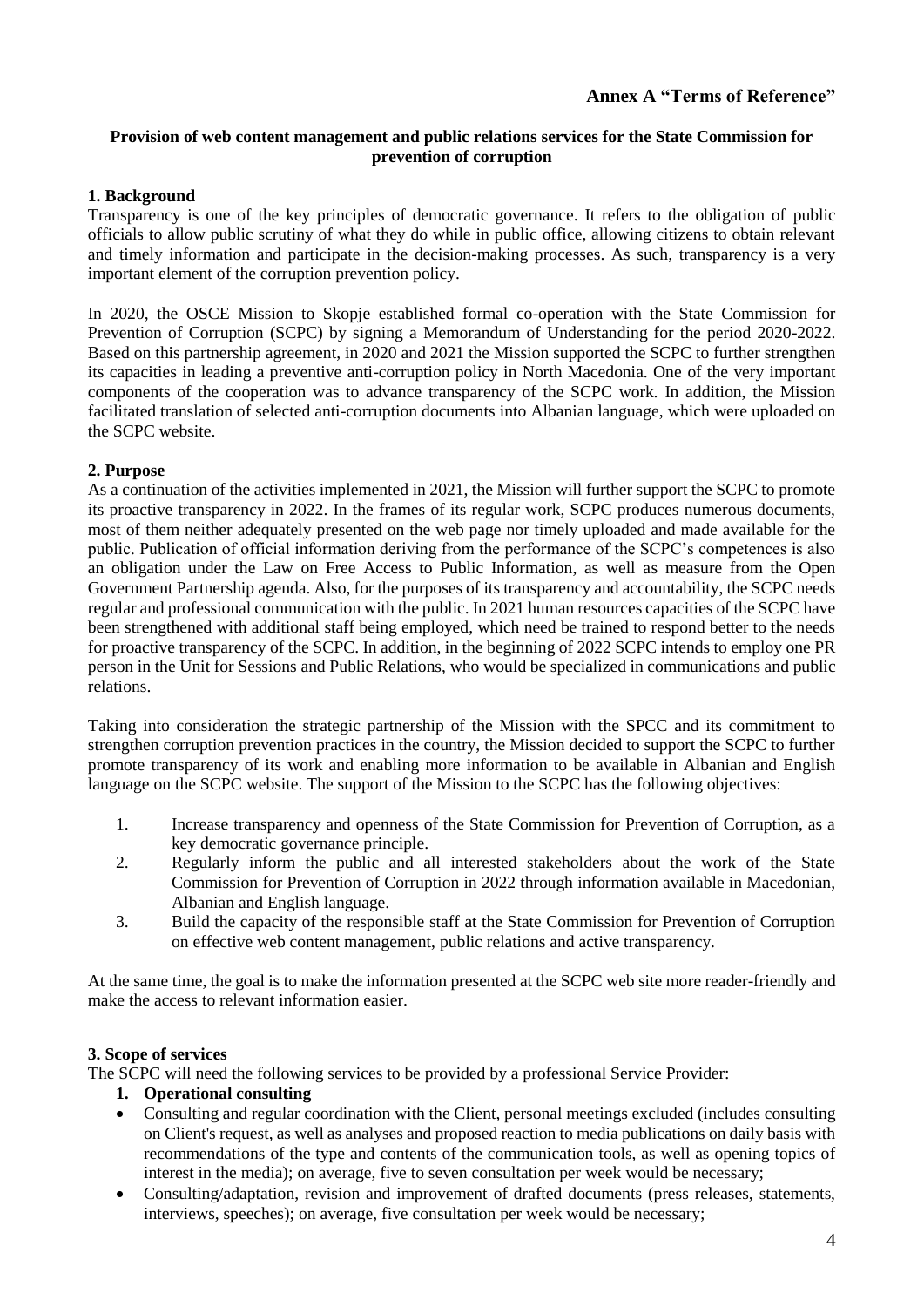- Consulting on concepts for media and other events (debates, conferences, trainings defining steps for organizing, defining key people, defining the role of the media Following the online public debate, monitoring the flow of the event, recording key points of the speakers, summarizing key messages from the event, creating a document with key massages of the event); on average, four consultation per week would be necessary;
- Defining additional communications tools.

## **2. Press clipping**

Daily media monitoring and delivery of clipping reports

## **3. Management of the content of the SCPC web**

• Periodical interventions upon SCPC needs/ requests.; on average, three consultations per month would be necessary;

The SP will monitor, gave recommendation and consult SCPC on specific needs depending n the operational needs.

## **4. On the job training / coaching of the SCPC staff responsible for PR services**

 The SP should deliver all the services cooperating closely with the relevant staff from the SCPC. The designated PR staff (up to three newly employed) from the SCPC should pair up with the SP and get on the job training on all the services provided throughout the contract duration. In this way sustainability of the intervention would be ensured and internal capacities of the SCPC staff would be enhanced.

## **3. Period of implementation:**

The short-term assistance is needed in the period May to 15 November 2022. For the provision of the requested services, the Service Provider would be obliged to designate one person and ensure full-time support to the IT staff at the SCPC.

The SP should submit monthly reports on the delivered services to the OSCE Mission to Skopje.

## **5. Qualifications and experience**

The Bidders shall fulfil the following minimum requirements:

- 1. The service provider is a registered company in the area of public relations and/or information technology; as evidence, a certificate of incorporation / registration should be provided;
- 2. The service provider possesses previous experience of minimum 3 (three) years in the area of public relations/ web content management;
- 3. The service provider has a reference of at least 2 (two) years of providing public relations and information technology (web content management) services to state administration bodies in North Macedonia;
- 4. The service provider has at least 1 (one) key staff employed member/expert engaged, who possesses expert knowledge and more than 3 (three) years of experience in the area of public relations and web content management services;
- 5. The service provider has at least 3 (three) employed support staff, who possess minimum 3 (three) years of proven experience in the area of public relations and web content management services;
- 6. The service provider is able to work in English language.

## **6. Project budget**

The bidders should provide a total budget and breakdown of costs by tasks. The costs for each task should be broken down by working days, number of staff, direct and indirect costs or any other parameter that would allow the Mission to get a clear understanding of the expenses.

## **7. The Bidders should submit:**

- Bidder's profile/portfolio, including information that supports how the Bidder meets the requirements regarding past experience (items 1-6 of Qualifications and Experience);
- Team composition and Task assignment: Key expert/project team along with the CVs of the proposed professionals; and
- Detailed project timeline.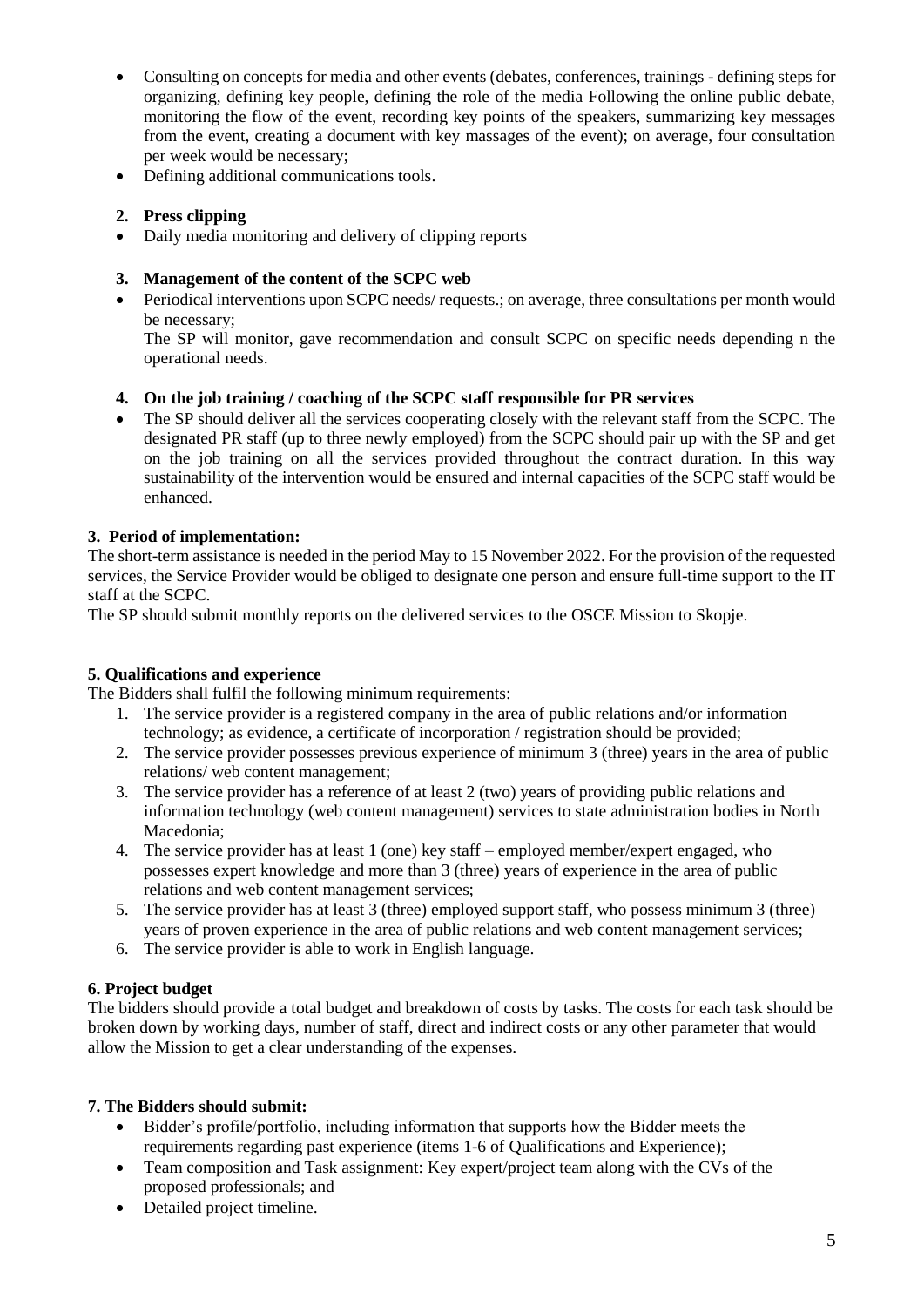## **AN ITEM-BY-ITEM COMMENTARY ON THE TERMS OF REFERENCE DEMONSTRATING SUBSTANTIAL RESPONSIVENESS TO THE REQUIREMENTS**

The information on this table shall form an integral part of the technical evaluation. Reference can be made to annexes or other material in the Quotation

|    | <b>Mandatory Requirement</b>                                                                                                                                                                                                                       | <b>Compliance Remarks</b><br>The Bidders are required to put item-<br>by-item commentary or compliance on<br>the Technical Specifications<br>demonstrating substantial<br>responsiveness: |
|----|----------------------------------------------------------------------------------------------------------------------------------------------------------------------------------------------------------------------------------------------------|-------------------------------------------------------------------------------------------------------------------------------------------------------------------------------------------|
| 1. | The service provider is a registered company in the area<br>of public relations and/or information technology; as<br>evidence, a certificate of incorporation / registration<br>should be provided                                                 |                                                                                                                                                                                           |
| 2. | The service provider possesses previous experience of<br>minimum 3 (three) years in the area of public relations/<br>web content management                                                                                                        |                                                                                                                                                                                           |
| 3. | The service provider has a reference of at least 2 (two)<br>years of providing public relations and information<br>technology (web content management) services to state<br>administration bodies in North Macedonia                               |                                                                                                                                                                                           |
| 4. | The service provider has at least 1 (one) key staff $-$<br>employed member/expert engaged, who possesses expert<br>knowledge and more than 3 (three) years of experience in<br>the area of public relations and web content management<br>services |                                                                                                                                                                                           |
| 5. | The service provider has at least 3 (three) employed<br>support staff, who possess minimum 3 (three) years of<br>proven experience in the area of public relations and<br>web content management services                                          |                                                                                                                                                                                           |
| 6. | The service provider is able to work in English language                                                                                                                                                                                           |                                                                                                                                                                                           |
|    |                                                                                                                                                                                                                                                    |                                                                                                                                                                                           |

Company:

 **Date: Signature of Bidder:**

**---------------- ---------------------------------------------**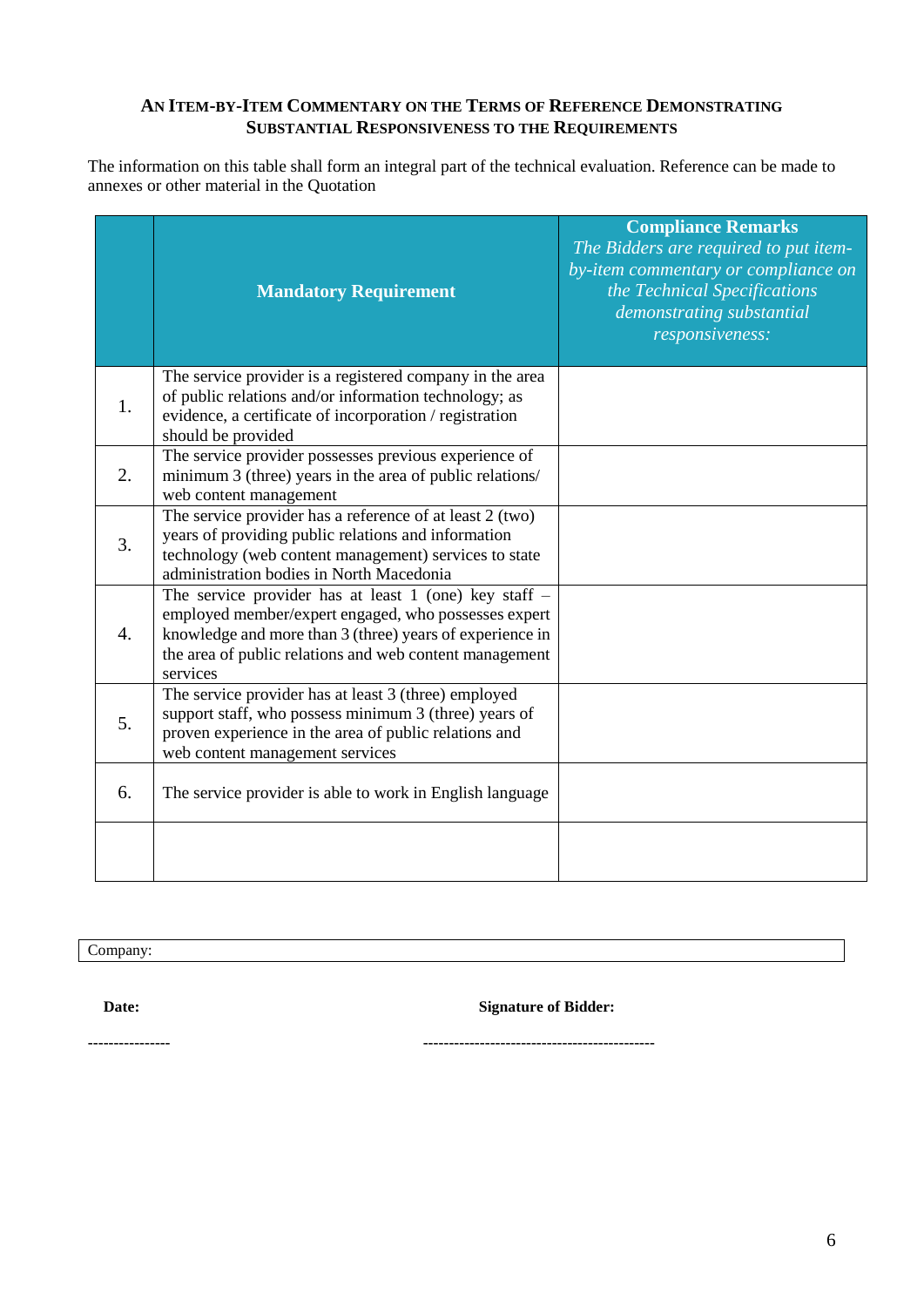| <b>Schedule of Requirements</b>                                                        |                                       |  |  |
|----------------------------------------------------------------------------------------|---------------------------------------|--|--|
| <b>Requirement</b>                                                                     | <b>Information required</b>           |  |  |
|                                                                                        | (to be completed by the invited firm) |  |  |
| Acceptance of the OSCE General Conditions of<br>Purchase Agreement/Services Agreement. |                                       |  |  |
| Please confirm acceptance.                                                             |                                       |  |  |
| Acceptance of the OSCE payment conditions: bank                                        |                                       |  |  |
| transfer payment after 30 days of the completion of                                    |                                       |  |  |
| works and receipt of the invoice.                                                      |                                       |  |  |
| Please confirm acceptance.                                                             |                                       |  |  |
|                                                                                        |                                       |  |  |

<u> 1989 - Johann Stoff, amerikansk politiker (d. 1989)</u>

Company:

Signature: \_\_\_\_\_\_\_\_\_\_\_\_\_\_\_ Date: \_\_\_\_\_\_\_\_\_\_\_\_\_\_\_\_\_\_\_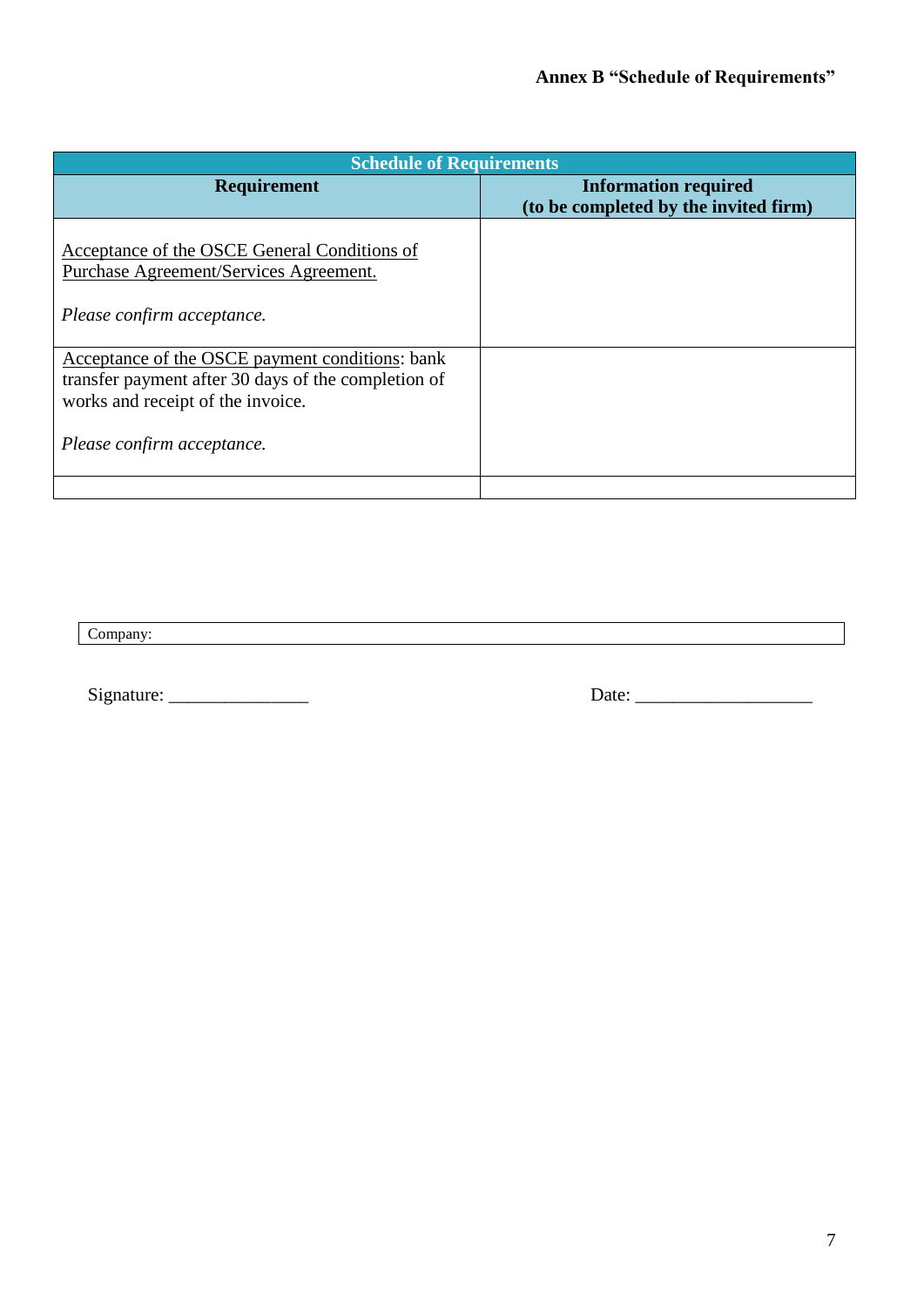*Note to Bidders: The Bidder shall fill in and submit this Qualification Information Form as part of its Bid.*

| 1. Name of Bidder:                                                                                     |              |       |          |
|--------------------------------------------------------------------------------------------------------|--------------|-------|----------|
| 2. Street Address:                                                                                     | Postal Code: | City: | Country: |
| 3. P.O. Box and Mailing Address:                                                                       |              |       |          |
| 4. (Mobile) Telephone Number:                                                                          |              |       |          |
| 5. Fax Number:                                                                                         |              |       |          |
| 6. E-mail Address:                                                                                     |              |       |          |
| 7. www Domain:                                                                                         |              |       |          |
| 8a. Contact Name:                                                                                      |              |       |          |
| 8b. Contact Title:                                                                                     |              |       |          |
| 9. Parent Company, if any (full<br>legal name):                                                        |              |       |          |
| 10. Principal subsidiaries, associates, and/or representative(s), if any and relevant to the Services: |              |       |          |
| 11. Corporate Address:                                                                                 |              |       |          |
| 12. Type of Business:                                                                                  |              |       |          |
| 13. Year Established:                                                                                  |              |       |          |
| 14. Number of Staff Employed:                                                                          |              |       |          |

## **Financial Information**

| 15. For the last three financial years: |                |                       |  |  |
|-----------------------------------------|----------------|-----------------------|--|--|
| Year                                    | Turnover (EUR) | Working Capital (EUR) |  |  |
|                                         |                |                       |  |  |
|                                         |                |                       |  |  |
|                                         |                |                       |  |  |

#### *[Bidder to attach the audited financial statements for the last year]* **Experience**

| 16. Contracts of similar scale/volume during the last three years: |             |      |                                           |         |
|--------------------------------------------------------------------|-------------|------|-------------------------------------------|---------|
| <b>Customer Name and</b><br><b>Contact Details</b>                 | Value (EUR) | Year | Goods and Associated<br>Services Provided | Country |
|                                                                    |             |      |                                           |         |
|                                                                    |             |      |                                           |         |
|                                                                    |             |      |                                           |         |
|                                                                    |             |      |                                           |         |
|                                                                    |             |      |                                           |         |

Signature of Bidder: \_\_\_\_\_\_\_\_\_\_\_